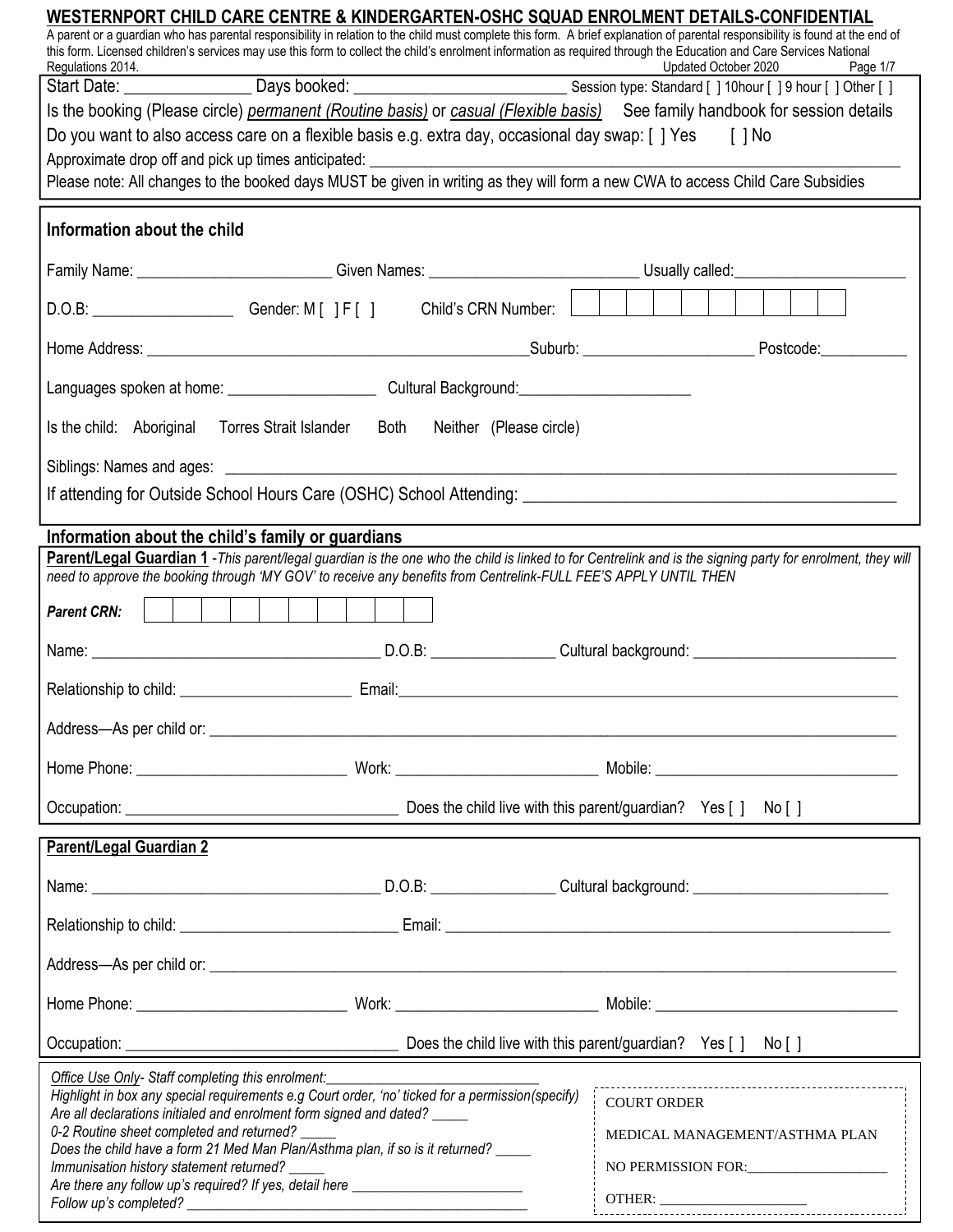**AUTHORISED NOMINEES- Details of other people you authorise to collect your child or be notified in an emergency. Please read the following before adding people to your list. If you send a person who is not authorised on here they will not be able to take your child, you are deeming this person responsible for your child by adding them to the list. PLEASE NOTE WE REQUIRE AT LEAST ONE EMERGENCY CONTACT.** There may be times when the child has an accident, injury, trauma or illness and the parents or guardians cannot be contacted. To deal with these situations the children's service should notify one of the following people who are authorised to collect and care for the child after an accident, injury, trauma or illness or consent to medical treatment of, or to authorise administration of medication to the child or to authorise an educator to take the child outside the education and care service premises. In the event that the child is not collected from the children's service and the parents or guardians cannot be contacted, this list will also be used to arrange someone to collect the child. (Can be added to or changed any time). (*An authorised nominee means a person who has been given permission by a parent or family member to collect the child from the education and care service. See section 170(5) of the Law*

|         |  |  | Postcode: ______________ |  |
|---------|--|--|--------------------------|--|
| Mobile: |  |  |                          |  |

### **Are there any court orders, parenting orders or parenting plans relating to the powers, duties, responsibilities or authorities of any person in relation to the child or access to the child?**

No [ ] Please go on to next section. Yes [ ] Please complete the following.

1. Bring a copy of any current court orders to attach to this enrolment form. (Staff to add to office section on front)

2. If these orders: a) change the powers of a parent/guardian to:

- authorise the taking of the child outside the service by a staff member of the service;
- consent to the medical treatment of the child;
- request or permit the administration of medication to the child;
	- collect the child from the service; AND/OR
- b) give these powers to someone else,

## **Please describe these changes and provide the contact details of any person given these powers:**

\_\_\_\_\_\_\_\_\_\_\_\_\_\_\_\_\_\_\_\_\_\_\_\_\_\_\_\_\_\_\_\_\_\_\_\_\_\_\_\_\_\_\_\_\_\_\_\_\_\_\_\_\_\_\_\_\_\_\_\_\_\_\_\_\_\_\_\_\_\_\_\_\_\_\_\_\_\_\_\_\_\_\_\_\_\_\_\_\_\_\_\_\_\_\_\_\_\_\_\_\_\_\_\_\_\_\_\_\_ **If there is a parenting agreement in place how does this apply to the child e.g. In Shared care, Parent will collect every 2nd Friday(This is to assist the child with routine) \_\_\_\_\_\_\_\_\_\_\_\_\_\_\_\_\_\_\_\_\_\_\_\_\_\_\_\_\_\_\_\_\_\_\_\_\_\_\_\_\_\_\_\_\_\_\_\_\_\_\_\_\_\_\_\_\_\_\_\_\_\_\_\_\_\_\_\_\_**

\_\_\_\_\_\_\_\_\_\_\_\_\_\_\_\_\_\_\_\_\_\_\_\_\_\_\_\_\_\_\_\_\_\_\_\_\_\_\_\_\_\_\_\_\_\_\_\_\_\_\_\_\_\_\_\_\_\_\_\_\_\_\_\_\_\_\_\_\_\_\_\_\_\_\_\_\_\_\_\_\_\_\_\_\_\_\_\_\_\_\_\_\_\_\_\_\_\_\_\_\_\_\_\_\_\_\_\_\_

**\_\_\_\_\_\_\_\_\_\_\_\_\_\_\_\_\_\_\_\_\_\_\_\_\_\_\_\_\_\_\_\_\_\_\_\_\_\_\_\_\_\_\_\_\_\_\_\_\_\_\_\_\_\_\_\_\_\_\_\_\_\_\_\_\_\_\_\_\_\_\_\_\_\_\_\_\_\_\_\_\_\_\_\_\_\_\_\_\_\_\_\_\_\_\_\_\_\_\_\_\_\_\_\_\_\_\_\_\_ \_\_\_\_\_\_\_\_\_\_\_\_\_\_\_\_\_\_\_\_\_\_\_\_\_\_\_\_\_\_\_\_\_\_\_\_\_\_\_\_\_\_\_\_\_\_\_\_\_\_\_\_\_\_\_\_\_\_\_\_\_\_\_\_\_\_\_\_\_\_\_\_\_\_\_\_\_\_\_\_\_\_\_\_\_\_\_\_\_\_\_\_\_\_\_\_\_\_\_\_\_\_\_\_\_\_\_\_\_**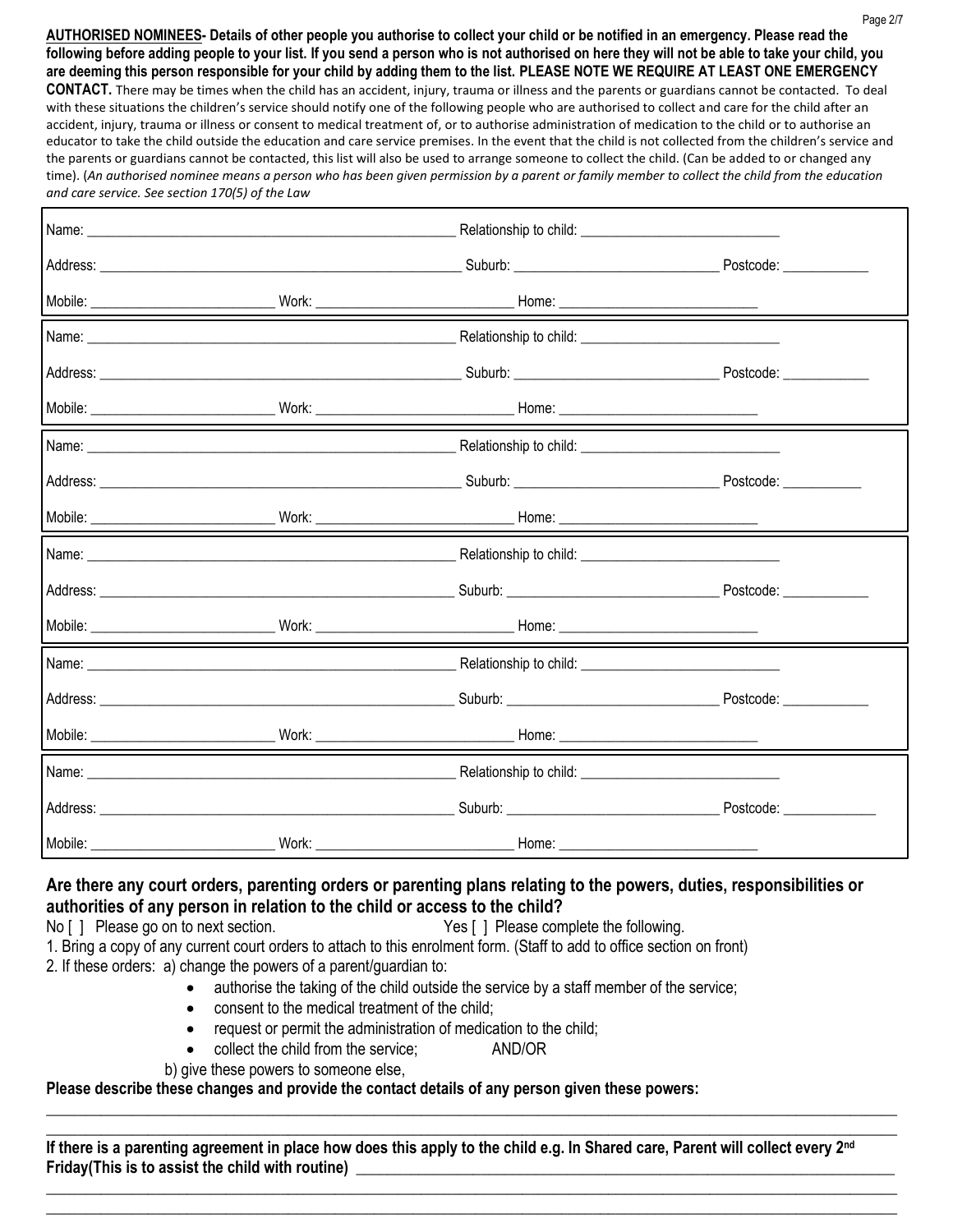| Child's health and medical information<br>Page 3/7                                                                                                                                                                                                                                                                                                                                                                                                                                                                                                                                                                                                                                                              |
|-----------------------------------------------------------------------------------------------------------------------------------------------------------------------------------------------------------------------------------------------------------------------------------------------------------------------------------------------------------------------------------------------------------------------------------------------------------------------------------------------------------------------------------------------------------------------------------------------------------------------------------------------------------------------------------------------------------------|
| Name of Registered Medical Practitioner or Medical service: _____________________                                                                                                                                                                                                                                                                                                                                                                                                                                                                                                                                                                                                                               |
|                                                                                                                                                                                                                                                                                                                                                                                                                                                                                                                                                                                                                                                                                                                 |
|                                                                                                                                                                                                                                                                                                                                                                                                                                                                                                                                                                                                                                                                                                                 |
| Does your child have a child health record available?<br>No [ ]<br>Yes [ ]<br>(Child health record means a record that documents a child's health and development assessment and immunisations).<br>If Yes please provide to the service for sighting.                                                                                                                                                                                                                                                                                                                                                                                                                                                          |
| Name and signature of the staff at the service who has sighted the child's health record. (Staff will complete upon sighting)                                                                                                                                                                                                                                                                                                                                                                                                                                                                                                                                                                                   |
|                                                                                                                                                                                                                                                                                                                                                                                                                                                                                                                                                                                                                                                                                                                 |
| Does your child have any special needs, developmental delays, or disabilities including sensory or physical impairment?<br>No [] Yes []                                                                                                                                                                                                                                                                                                                                                                                                                                                                                                                                                                         |
| If yes please provide details of any special needs and any management procedure to be followed with respect to the special need.                                                                                                                                                                                                                                                                                                                                                                                                                                                                                                                                                                                |
| Has your child been diagnosed with asthma?<br>$No [ ]$ Yes $[ ]$<br>If yes, you will be required to provide the service with an 'asthma action plan' for your child, this must be signed by the medical practitioner<br>who is treating your child. Please note your child will not be able to attend without this signed plan and any medications listed on it.                                                                                                                                                                                                                                                                                                                                                |
| Does your child have any other medical conditions, allergies or sensitivities?<br>No [ ] Yes [ ]<br>If yes, please give details of any symptoms, reactions and any management procedure to be followed in respect to the medical condition.<br>E.g. lethargic, difficulty breathing etc. and fill in a Form 21 'Medical Management Action Plan'                                                                                                                                                                                                                                                                                                                                                                 |
| Does the child have any dietary restrictions including cultural beliefs?<br>No [ ]<br>Yes $[ ]$<br>If yes, please complete a Form 21-'Medical Management Action Plan' and note the following dietary restrictions apply:                                                                                                                                                                                                                                                                                                                                                                                                                                                                                        |
| Does your child take any regular medications? No [ ] Yes [ ] Please specify:                                                                                                                                                                                                                                                                                                                                                                                                                                                                                                                                                                                                                                    |
| Anaphylaxis<br>Has your child been diagnosed at risk of anaphylaxis?<br>No [ ]<br>Yes $\lceil \; \rceil$<br>Does your child have an auto injection device? (e.g. EpiPen)<br>No [ ]<br>Yes $\lceil \ \rceil$<br>Has the anaphylaxis medical management plan been provided to the service?<br>No [ ]<br>Yes $\lceil \; \rceil$<br>Has the risk management plan been completed by the service in consultation with you?<br>Yes $\lceil \; \rceil$<br>No [ ]<br>In the case of anaphylaxis, you will be provided with a copy of the services anaphylaxis management policy.<br>You will be required to provide the service with an individual 'Action plan for Anaphylaxis' from the Australian Society of clinical |

**Immunology and Allergy (ASCIA) for your child, this must be signed by the medical practitioner who is treating your child. This** *will be attached to your child's enrolment form and displayed in the service. More information can be found at* [www.education.vic.gov.au/anaphylaxis](http://www.education.vic.gov.au/anaphylaxis)

*Please note: It is a legal requirement to notify us of any medical condition that may affect the wellbeing of the child and those caring for the child. All conditions will be kept strictly confidential (only those directly affected will be informed.) Section 25 OHS Act 2004*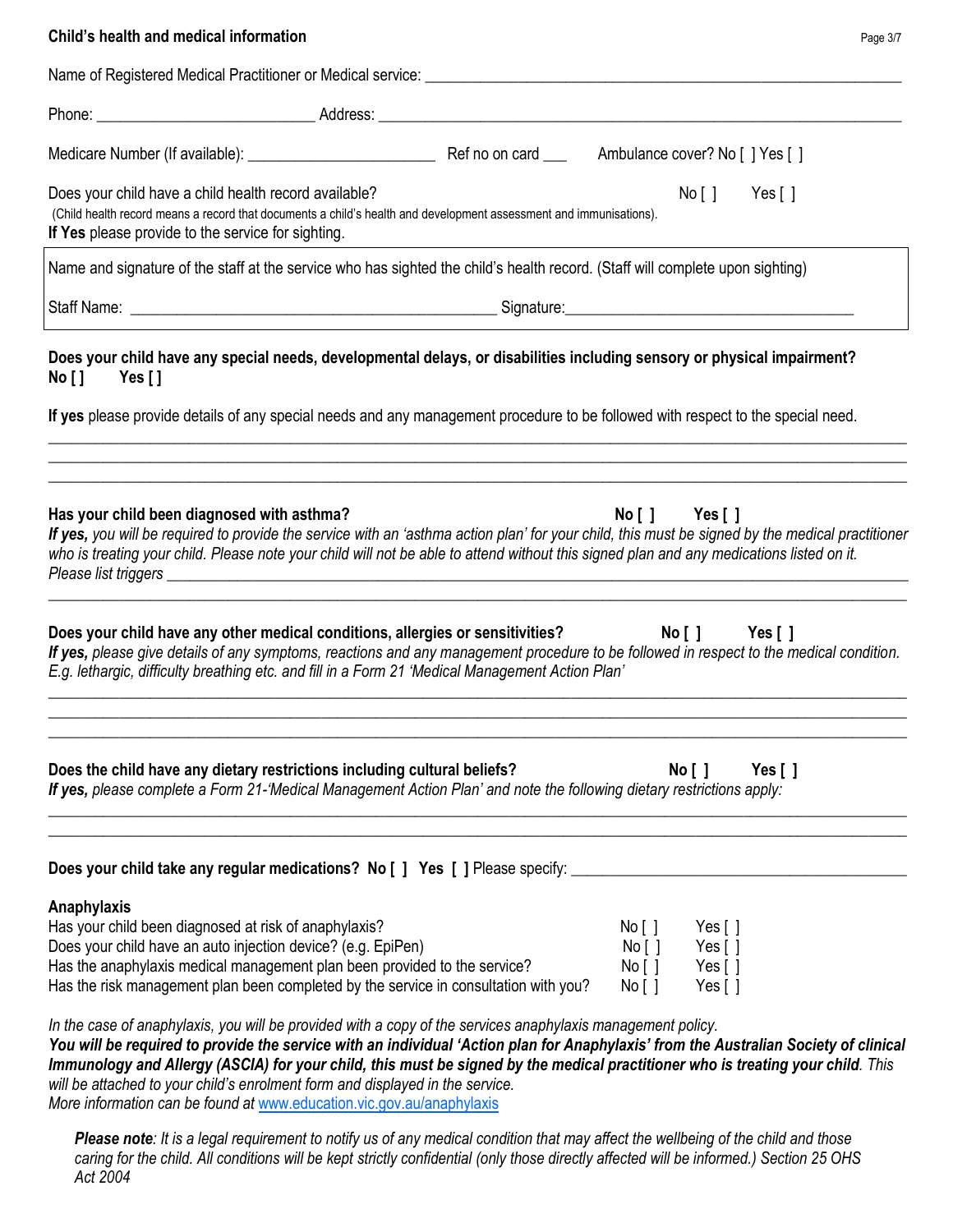### **Has the child been immunised? No [ ] Yes [ ]**

Due to 'No Jab, No Play' law, to enrol in an early childhood education and care service parents/guardian must provide an Immunisation History Statement to the service. This is kept securely with the child's enrolment records.

To access this statement, you have several options:

- Call the Immunisation Register on 1800 653 809 and request a statement posted to you (can take up to 3 weeks to receive).
- Visit a Medicare branch.
- Log on to 'MyGov' ([http://my.gov.au\)](http://my.gov.au/) and link into Medicare from there. Here you can bring up your statement and print or email. You are welcome to email this direct to the service, please ask at your service for the best email.
- Access the 'Express Plus Medicare' App on your smart phone. Here you can view, print or email direct to the service
- Please provide a copy of your child's Immunisation History Statement from Medicare (Department of Human Services). Please see example of Immunisation History Statement below.

#### **\*If Yes**, please provide the statement (see example below) along with your enrolment. **Special Information on your child**

Please list your child's interests/favourite toys, books, activities etc

What are your child's food likes/dislikes?

Do you have any skills or talents including those form your cultural background that you may offer the service?

Do you have any cultural or religious requirements for your child? \_\_\_\_\_\_\_\_\_\_\_\_\_\_\_\_\_\_\_\_\_\_\_\_\_\_\_\_\_\_\_\_\_\_\_\_\_\_\_\_\_\_\_\_\_\_\_\_\_\_\_\_\_\_\_\_\_\_

If there is anything else that the Children's Service should know about the child (e.g. excessive fears, specific routines/rituals, attending Early Intervention Service etc) Please explain: \_\_\_\_\_\_\_\_\_\_\_\_\_\_\_\_\_\_\_\_\_\_\_\_\_\_\_\_\_\_\_\_\_\_\_\_\_\_\_\_\_\_\_\_\_\_\_\_\_\_\_\_\_\_\_\_\_\_\_\_\_\_\_\_\_\_\_\_\_\_\_\_\_\_\_\_\_\_\_\_\_\_\_\_\_\_\_\_\_\_\_\_\_\_\_\_\_

\_\_\_\_\_\_\_\_\_\_\_\_\_\_\_\_\_\_\_\_\_\_\_\_\_\_\_\_\_\_\_\_\_\_\_\_\_\_\_\_\_\_\_\_\_\_\_\_\_\_\_\_\_\_\_\_\_\_\_\_\_\_\_\_\_\_\_\_\_\_\_\_\_\_\_\_\_\_\_\_\_\_\_\_\_\_\_\_\_\_\_\_\_\_\_\_\_\_\_\_\_\_\_\_\_\_\_\_\_\_ \_\_\_\_\_\_\_\_\_\_\_\_\_\_\_\_\_\_\_\_\_\_\_\_\_\_\_\_\_\_\_\_\_\_\_\_\_\_\_\_\_\_\_\_\_\_\_\_\_\_\_\_\_\_\_\_\_\_\_\_\_\_\_\_\_\_\_\_\_\_\_\_\_\_\_\_\_\_\_\_\_\_\_\_\_\_\_\_\_\_\_\_\_\_\_\_\_\_\_\_\_\_\_\_\_\_\_\_\_\_

\_\_\_\_\_\_\_\_\_\_\_\_\_\_\_\_\_\_\_\_\_\_\_\_\_\_\_\_\_\_\_\_\_\_\_\_\_\_\_\_\_\_\_\_\_\_\_\_\_\_\_\_\_\_\_\_\_\_\_\_\_\_\_\_\_\_\_\_\_\_\_\_\_\_\_\_\_\_\_\_\_\_\_\_\_\_\_\_\_\_\_\_\_\_\_\_\_\_\_\_\_\_\_\_\_\_\_\_\_\_ \_\_\_\_\_\_\_\_\_\_\_\_\_\_\_\_\_\_\_\_\_\_\_\_\_\_\_\_\_\_\_\_\_\_\_\_\_\_\_\_\_\_\_\_\_\_\_\_\_\_\_\_\_\_\_\_\_\_\_\_\_\_\_\_\_\_\_\_\_\_\_\_\_\_\_\_\_\_\_\_\_\_\_\_\_\_\_\_\_\_\_\_\_\_\_\_\_\_\_\_\_\_\_\_\_\_\_\_\_\_ \_\_\_\_\_\_\_\_\_\_\_\_\_\_\_\_\_\_\_\_\_\_\_\_\_\_\_\_\_\_\_\_\_\_\_\_\_\_\_\_\_\_\_\_\_\_\_\_\_\_\_\_\_\_\_\_\_\_\_\_\_\_\_\_\_\_\_\_\_\_\_\_\_\_\_\_\_\_\_\_\_\_\_\_\_\_\_\_\_\_\_\_\_\_\_\_\_\_\_\_\_\_\_\_\_\_\_\_\_\_

\_\_\_\_\_\_\_\_\_\_\_\_\_\_\_\_\_\_\_\_\_\_\_\_\_\_\_\_\_\_\_\_\_\_\_\_\_\_\_\_\_\_\_\_\_\_\_\_\_\_\_\_\_\_\_\_\_\_\_\_\_\_\_\_\_\_\_\_\_\_\_\_\_\_\_\_\_\_\_\_\_\_\_\_\_\_\_\_\_\_\_\_\_\_\_\_\_\_\_\_\_\_\_\_\_\_\_\_\_\_ \_\_\_\_\_\_\_\_\_\_\_\_\_\_\_\_\_\_\_\_\_\_\_\_\_\_\_\_\_\_\_\_\_\_\_\_\_\_\_\_\_\_\_\_\_\_\_\_\_\_\_\_\_\_\_\_\_\_\_\_\_\_\_\_\_\_\_\_\_\_\_\_\_\_\_\_\_\_\_\_\_\_\_\_\_\_\_\_\_\_\_\_\_\_\_\_\_\_\_\_\_\_\_\_\_\_\_\_\_\_ \_\_\_\_\_\_\_\_\_\_\_\_\_\_\_\_\_\_\_\_\_\_\_\_\_\_\_\_\_\_\_\_\_\_\_\_\_\_\_\_\_\_\_\_\_\_\_\_\_\_\_\_\_\_\_\_\_\_\_\_\_\_\_\_\_\_\_\_\_\_\_\_\_\_\_\_\_\_\_\_\_\_\_\_\_\_\_\_\_\_\_\_\_\_\_\_\_\_\_\_\_\_\_\_\_\_\_\_\_\_

 $\frac{1}{2}$  ,  $\frac{1}{2}$  ,  $\frac{1}{2}$  ,  $\frac{1}{2}$  ,  $\frac{1}{2}$  ,  $\frac{1}{2}$  ,  $\frac{1}{2}$  ,  $\frac{1}{2}$  ,  $\frac{1}{2}$  ,  $\frac{1}{2}$  ,  $\frac{1}{2}$  ,  $\frac{1}{2}$  ,  $\frac{1}{2}$  ,  $\frac{1}{2}$  ,  $\frac{1}{2}$  ,  $\frac{1}{2}$  ,  $\frac{1}{2}$  ,  $\frac{1}{2}$  ,  $\frac{1$ 

\_\_\_\_\_\_\_\_\_\_\_\_\_\_\_\_\_\_\_\_\_\_\_\_\_\_\_\_\_\_\_\_\_\_\_\_\_\_\_\_\_\_\_\_\_\_\_\_\_\_\_\_\_\_\_\_\_\_\_\_\_\_\_\_\_\_\_\_\_\_\_\_\_\_\_\_\_\_\_\_\_\_\_\_\_\_\_\_\_\_\_\_\_\_\_\_\_\_\_\_\_\_\_\_\_\_\_\_\_\_ \_\_\_\_\_\_\_\_\_\_\_\_\_\_\_\_\_\_\_\_\_\_\_\_\_\_\_\_\_\_\_\_\_\_\_\_\_\_\_\_\_\_\_\_\_\_\_\_\_\_\_\_\_\_\_\_\_\_\_\_\_\_\_\_\_\_\_\_\_\_\_\_\_\_\_\_\_\_\_\_\_\_\_\_\_\_\_\_\_\_\_\_\_\_\_\_\_\_\_\_\_\_\_\_\_\_\_\_\_\_

\_\_\_\_\_\_\_\_\_\_\_\_\_\_\_\_\_\_\_\_\_\_\_\_\_\_\_\_\_\_\_\_\_\_\_\_\_\_\_\_\_\_\_\_\_\_\_\_\_\_\_\_\_\_\_\_\_\_\_\_\_\_\_\_\_\_\_\_\_\_\_\_\_\_\_\_\_\_\_\_\_\_\_\_\_\_\_\_\_\_\_\_\_\_\_\_\_\_\_\_\_\_\_\_\_\_\_\_\_\_

Has your child attended another service? If so what did you like about it?

Does your child have a day sleep?(Children 0-2 will complete a routine sheet) No [ ] Yes [ ]

Is your child toilet trained? No [ ] Yes [ ] Started [ ]

Is there anything else that you would like to comment on, that you believe will assist us in getting to know your child? E. g Do you have pets, do you have extended family/friends your child would enjoy talking about

\_\_\_\_\_\_\_\_\_\_\_\_\_\_\_\_\_\_\_\_\_\_\_\_\_\_\_\_\_\_\_\_\_\_\_\_\_\_\_\_\_\_\_\_\_\_\_\_\_\_\_\_\_\_\_\_\_\_\_\_\_\_\_\_\_\_\_\_\_\_\_\_\_\_\_\_\_\_\_\_\_\_\_\_\_\_\_\_\_\_\_\_\_\_\_\_\_\_\_\_\_\_\_\_\_\_\_\_\_\_ \_\_\_\_\_\_\_\_\_\_\_\_\_\_\_\_\_\_\_\_\_\_\_\_\_\_\_\_\_\_\_\_\_\_\_\_\_\_\_\_\_\_\_\_\_\_\_\_\_\_\_\_\_\_\_\_\_\_\_\_\_\_\_\_\_\_\_\_\_\_\_\_\_\_\_\_\_\_\_\_\_\_\_\_\_\_\_\_\_\_\_\_\_\_\_\_\_\_\_\_\_\_\_\_\_\_\_\_\_\_ \_\_\_\_\_\_\_\_\_\_\_\_\_\_\_\_\_\_\_\_\_\_\_\_\_\_\_\_\_\_\_\_\_\_\_\_\_\_\_\_\_\_\_\_\_\_\_\_\_\_\_\_\_\_\_\_\_\_\_\_\_\_\_\_\_\_\_\_\_\_\_\_\_\_\_\_\_\_\_\_\_\_\_\_\_\_\_\_\_\_\_\_\_\_\_\_\_\_\_\_\_\_\_\_\_\_\_\_\_\_

| EXAMPLE ONLY<br>Enrolment cannot proceed | Australian Government<br>Department of Human Services<br>medicare |                       |                           |               |
|------------------------------------------|-------------------------------------------------------------------|-----------------------|---------------------------|---------------|
|                                          | Immunisation history statement                                    |                       |                           |               |
| As at: 2 February 2016                   |                                                                   |                       |                           |               |
| For: ALICE EXAMPLE                       |                                                                   |                       |                           |               |
|                                          | Date of birth: 01 August 2012                                     |                       |                           |               |
|                                          | limmunisation status: not up to date                              |                       |                           |               |
| <b>Bohedule</b>                          |                                                                   | Dale given            | <b>Brand name given</b>   | Provider type |
| Birth:                                   | Hepatitis B                                                       | 01 Aug 2012 Engerts-B |                           | Hospital      |
| 2 months                                 | Diphtheria Tetanus Pertussis Hepatria B<br>Polio Hib              | 01 Oct 2012           | Infancix Hexa             | GP            |
|                                          | Presimpoontal<br><b>Rotavinas</b>                                 |                       | Prevenar 13<br>RotaTeg    |               |
| 4 months                                 | Diphtheria Tetanus Pertussis Hepalitis B<br>Polio Hib             | 01 Dec 2012           | <b>Infanziv Hexa</b>      | <b>GP</b>     |
|                                          | Preumococcal                                                      |                       | Prevener 13               |               |
|                                          | Rolavirue                                                         |                       | RotaTon                   |               |
| 6 months                                 | Diphtheria Totanus Portusais Hepatitis B.<br>Polio Hib            |                       | 01 Feb 2013 Infanrix Hexa | GP            |
|                                          | Pneumococcal                                                      |                       | Prevenar 13               |               |
| Rotevirus                                |                                                                   |                       | RoteTeq                   |               |
| 12 months                                | Measles Mumps Rubelts                                             | 01 Aug 2013 MMR II    |                           | CIP           |
|                                          | Meninggogggal C Hib                                               |                       | Menitodx                  |               |
|                                          | <b>Next immunisation's due</b>                                    |                       |                           | Date due      |
|                                          | Measles Murros Rubella                                            |                       |                           | 01 Feb 2014   |
| Varicella                                |                                                                   |                       |                           | 01 Feb 2014   |
|                                          | Diohtheria Tetanus Pertuasis Pollomyelitis                        |                       |                           | 01 Aug 2016   |
|                                          |                                                                   |                       |                           |               |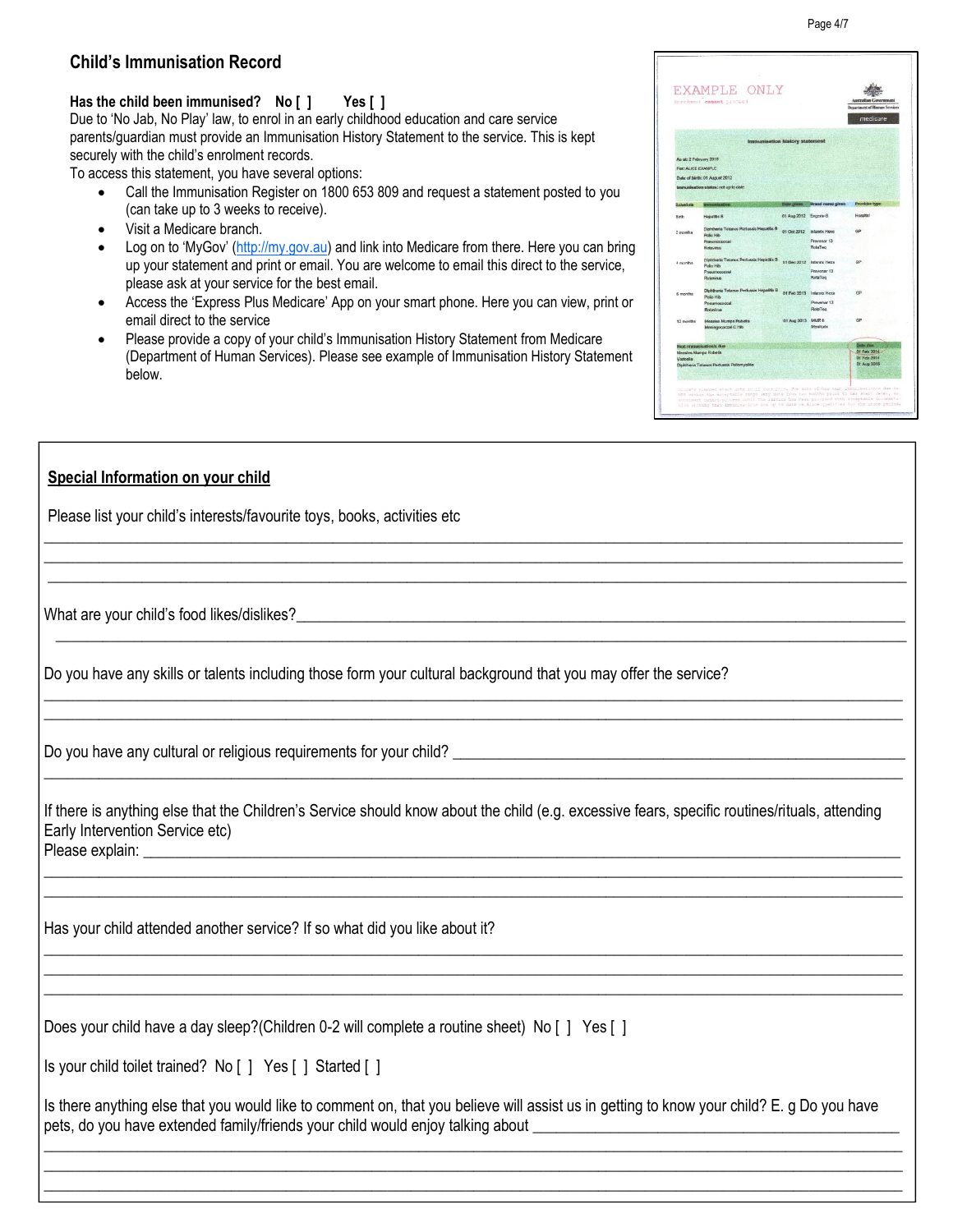| Permissions and Child Care Subsidy (CCS) requirements                                                                                                                                                                                                                                                                                                                                                                                                                                                                                                                                                                                                                                                                                            |
|--------------------------------------------------------------------------------------------------------------------------------------------------------------------------------------------------------------------------------------------------------------------------------------------------------------------------------------------------------------------------------------------------------------------------------------------------------------------------------------------------------------------------------------------------------------------------------------------------------------------------------------------------------------------------------------------------------------------------------------------------|
| Has your child used any Allowable Absences (AA's) at another service? No [ ] Yes [ ] If yes, how many?<br>Each child has up to 42 AA's they can use in a financial year, please refer to Centrelink for details of what classifies as an<br>Allowable Absence. (Including public holidays) After all Allowable Absences are used, full fee applies.                                                                                                                                                                                                                                                                                                                                                                                              |
| Has your family accessed Additional Child Care Subsidy this financial year? No [ ] Yes [ ]                                                                                                                                                                                                                                                                                                                                                                                                                                                                                                                                                                                                                                                       |
| If yes, please detail type and length taken:                                                                                                                                                                                                                                                                                                                                                                                                                                                                                                                                                                                                                                                                                                     |
|                                                                                                                                                                                                                                                                                                                                                                                                                                                                                                                                                                                                                                                                                                                                                  |
| Would you like any of our policies translated? No [ ] Yes [ ] If yes what language                                                                                                                                                                                                                                                                                                                                                                                                                                                                                                                                                                                                                                                               |
| I give permission for my child to be photographed while at the centre. No [ ] Yes [ ]<br>Please note: Photo's remain the property of Westernport Child Care Centre & Kindergarten/OSHC Squad and may be used in centre advertising and<br>publications including online. (If you do not wish to have photos online tick No and no photos will be taken to avoid confusion)<br>Please note: Medical management plans are excluded and for child safety reasons a photo must be attached so child can be identified to staff and<br>volunteers, these are displayed for safety reasons. (Bound by confidentiality policy)                                                                                                                          |
| I give permission for staff to apply sunscreen to my child: No [] Yes [].<br>If No you will need to supply their own. (See Sun care policy for full details)                                                                                                                                                                                                                                                                                                                                                                                                                                                                                                                                                                                     |
| I give permission for staff to apply insect repellent to my child during high risk mosquito periods: No [] Yes []<br>If your child has a known allergy to insect bites they must have a medical management action plan to ensure it is always put on. (Supply own)                                                                                                                                                                                                                                                                                                                                                                                                                                                                               |
| I give permission for my child to be included in learning portfolio's displayed in their room/sent to families. No [] Yes []<br>e.g. Children may appear in a group photo                                                                                                                                                                                                                                                                                                                                                                                                                                                                                                                                                                        |
| I give permission for staff to check my child for headlice No [ ] Yes [ ]<br>If no, if a staff suspects the child may have head lice they will be sent home for you to check                                                                                                                                                                                                                                                                                                                                                                                                                                                                                                                                                                     |
| Are you interested in finding out more about the National Quality Standards, and possibly being involved in this? No[] Yes []                                                                                                                                                                                                                                                                                                                                                                                                                                                                                                                                                                                                                    |
|                                                                                                                                                                                                                                                                                                                                                                                                                                                                                                                                                                                                                                                                                                                                                  |
| <b>Definitions</b>                                                                                                                                                                                                                                                                                                                                                                                                                                                                                                                                                                                                                                                                                                                               |
| <b>PARENTAL RESPONSIBILITY</b><br>All parents have powers and responsibilities in relation to their children that can only be changed by a court order. The Education and<br>Care Services National Regulations 2014 refer to these powers and responsibilities as "Parental responsibility". It is not affected by the<br>relationship between the parents, such as whether or not they have lived together or are married. Parental responsibility refers to a<br>person who has all the duties, powers, responsibilities and authority which, by law, parents have in relation to children.<br>A court order, such as under the Family Law Act, may take away the authority of a parent to do something, or may give it to another<br>person. |

Page 5/7

### **GUARDIANS**

A guardian of a child also has parental responsibility. A legal guardian is given parental responsibility by a court order. The definition of "guardian" under the Children's Services Act 2010 also covers situations where a child does not live with his or her parents and there are no court orders. In these cases, the guardian is the person the child lives with who has day to day care and control of the child. Proprietors are reminded of their requirement to comply with the Information Privacy Act 2000, which requires a Privacy Collection Statement to accompany any enrolment form. Please refer to our attached privacy notice which includes our privacy collection statement for details.

The proprietor of the children's service must ensure that information in the child's enrolment record is not divulged to another person unless necessary for the care or education of the child, to manage medical treatment of the child, to manage where expressly authorised by the parent or prescribed in the Education and Care Services National Regulations 2014.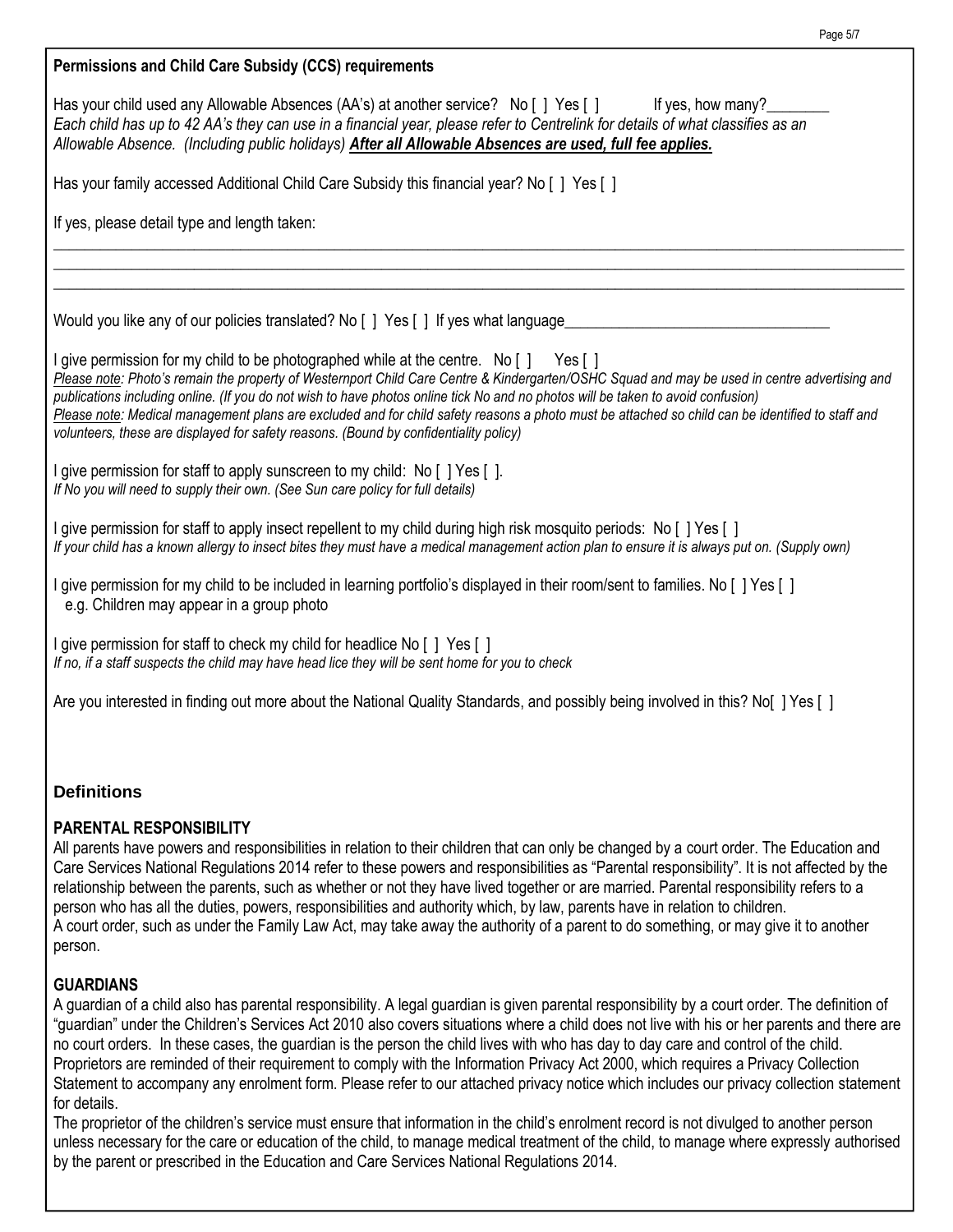## **DECLARATION AND CONSENT TO EMERGENCY MEDICAL TREATMENT AND OTHER PERMISSIONS**

(Print full name), A person with parental responsibility of the child referred to in this enrolment form, declare that the information in this enrolment form is true and correct and undertake to immediately inform the children's service in the event of any change to this information;

- Consent to the staff of the children's service seeking medical treatment for the child from a registered medical practitioner, hospital or ambulance service, or where appropriate, administering such emergency medical treatment as is reasonably necessary, or transportation of the child by an ambulance service and that I will reimburse any necessary expenses incurred by the children's service. **Initial:** \_\_\_\_\_\_
- Agree to collect or make arrangements for the collection of the child referred to in this enrolment form if he/she becomes unwell at the service. **Initial:**
- I understand I need to keep my child at home if they have a temperature above 37.5deg are unwell or may be contagious, depending on the nature of the illness I may need a medical practitioner's clearance to return to care e.g. still have a rash, symptoms still apparent. **Initial: \_\_\_\_**
- I agree to disclose any medications the child has had administered on the day of attendance e.g. paracetamol, ibuprofen, Ventolin. **Initial: \_\_\_\_**
- I understand that in an emergency situation or fire drill where evacuation is necessary that my child may need to leave the service's premises under the direction and supervision of staff. **Initial:** \_\_\_\_\_
- I agree to having my child's medical condition information including their photo displayed in the service. **Initial:** \_\_\_\_\_
- I understand that if my child develops an allergy, intolerance or is diagnosed with a medical condition after enrolment that it is my responsibility to notify staff and update this information on my enrolment form. Initial:
- I have read & understood this service's handbook and agree to follow the service's policies and procedures. I understand these policies are kept in the office and I can request access to them any time **Initial:** \_\_\_\_\_
- I understand that the information collected on this form and the fee structure including full cost and session times in the family handbook is part of a Complying Written Arrangement (CWA) between myself and the service (Fees may be subject to change which the service will inform me with 14 days notice and displayed in the entrance). **Initial:**
- I will make any booking changes including casual days to the service in writing (email or handed to office) and approve enrolment in MYGOV. **Initial:** \_\_\_\_
- I understand that I only have 28 days to confirm my CWA and details with Centrelink, if I do not confirm I will be unable to claim any Child Care Subsidy(CCS) and will pay full fees. **Initial: \_\_\_\_\_\_\_**
- I have read and understood this service's fee policy, I understand fees are due at the start of each week and care may be cancelled if in arrears. (See Department of Human Services/Centrelink for more details on CCS) **Initial:** \_\_\_\_\_\_
- I understand that I need to give 2 weeks written notice to cancel my child's position, and my child must attend the last day of notice if I want to claim Child Care Subsidy, if they don't attend I will be liable for full fee for the period of absence. **Initial:**\_\_\_\_\_
- I understand that management reserves the right to withdraw care for my child and I will be informed of this process. **Initial:\_\_\_**
- (Outside School Hours Care OSHC ONLY) I authorise staff to transport my child to and/or from their nominated school as per school hours, not before 8:30am or after 3:30pm as per booking. I understand that there will be a maximum staff ratio of 1:15 and they may walk or drive in the service vehicle with 1 staff member. (Booster seat provided and mandatory up to 7yrs of age.) I understand that a Transportation policy and risk assessment is updated annually and is available to me at the service. If not applicable mark N/A. **Initial:** \_\_\_\_\_
- (OSHC Squad Koo Wee Rup only) I give permission for my child to join in activities throughout the school buildings and grounds of St John's as per service policies on supervision and ratio. If not applicable mark N/A. **Initial:\_\_\_\_\_**